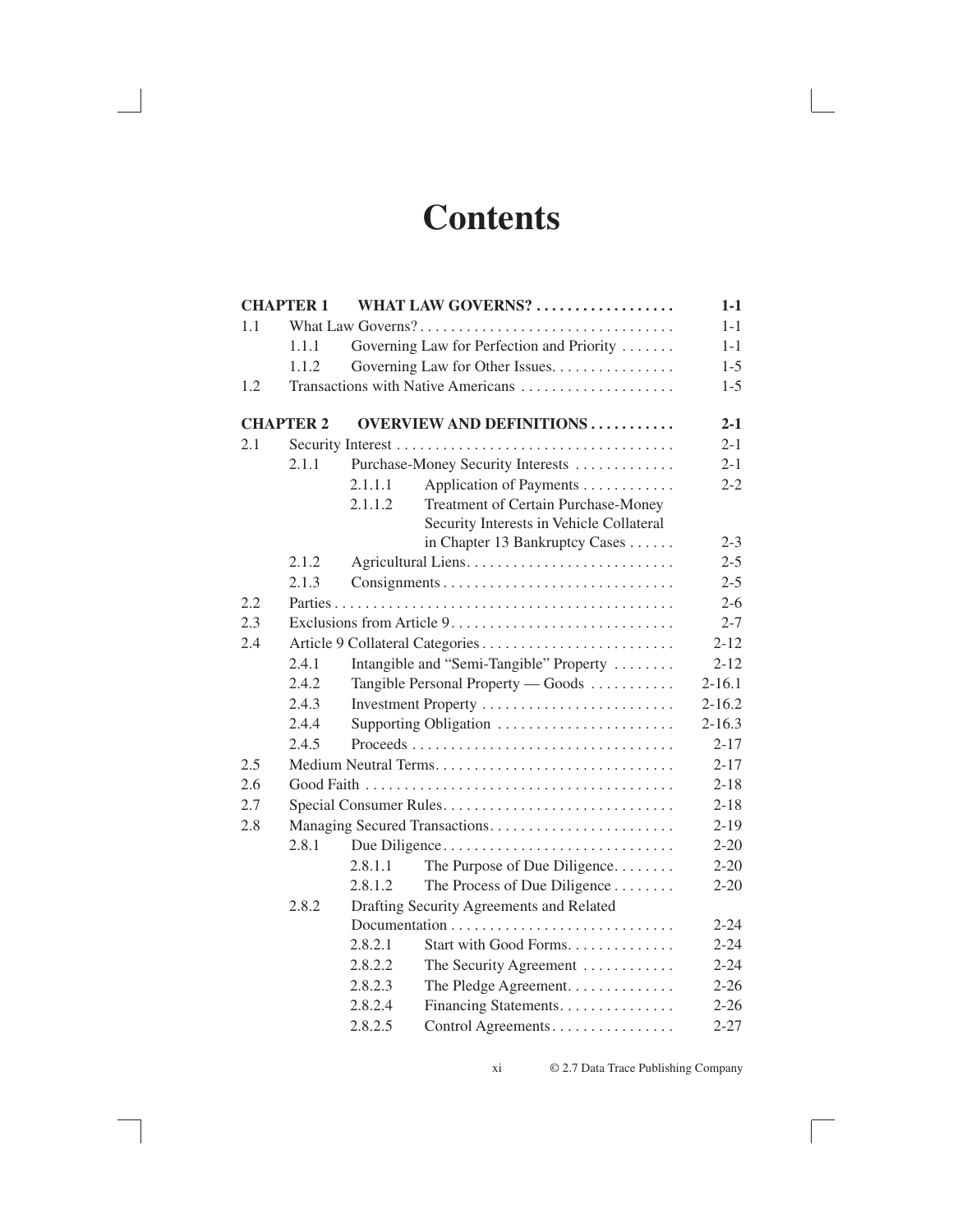|      |                  | 2.8.2.6 | Bailee Waivers; Landlord Liens.                          | $2 - 27$ |
|------|------------------|---------|----------------------------------------------------------|----------|
|      |                  | 2.8.2.7 | Other Documents                                          | $2 - 27$ |
|      |                  | 2.8.2.8 | Other Closing Considerations                             | $2 - 28$ |
|      |                  | 2.8.2.9 |                                                          | $2 - 28$ |
| 2.9  |                  |         |                                                          | $2 - 29$ |
|      | 2.9.1            |         | UCC Search                                               | $2 - 29$ |
|      | 2.9.2            |         |                                                          | $2 - 29$ |
|      | 2.9.3            |         | Intermittent Checking                                    | $2 - 30$ |
|      | <b>CHAPTER 3</b> |         | <b>CREATING A SECURITY INTEREST -</b>                    |          |
|      |                  |         | <b>ATTACHMENT - MAKING THE SECURED</b>                   |          |
|      |                  |         | PARTY'S RIGHTS ENFORCEABLE AGAINST                       |          |
|      |                  |         | THE DEBTOR                                               | $3-1$    |
| 3.1  |                  |         |                                                          | $3 - 1$  |
|      | 3.1.1            |         |                                                          | $3-2$    |
|      | 3.1.2            |         |                                                          | $3-2$    |
| 3.2  |                  |         |                                                          | $3 - 3$  |
| 3.3  |                  |         |                                                          | $3 - 4$  |
| 3.4  |                  |         |                                                          | $3 - 5$  |
| 3.5  |                  |         | Attachment to Proceeds and Supporting Obligations.       | $3 - 5$  |
| 3.6  |                  |         | Attachment to Securities and Commodity Accounts          | $3 - 5$  |
| 3.7  |                  |         | After-Acquired Property                                  | $3 - 5$  |
| 3.8  |                  |         | Future Advances and Dragnet Clauses                      | $3-6$    |
| 3.9  |                  |         | Attachment of Security Interest to Lien Securing         |          |
|      |                  |         |                                                          | $3-6.1$  |
| 3.10 |                  |         |                                                          | $3 - 7$  |
| 3.11 |                  |         | Mortgage Assignments                                     | $3-9$    |
|      | <b>CHAPTER 4</b> |         | PERFECTION                                               | $4 - 1$  |
| 4.1  |                  |         | General Rule: All Security Interests Must Be Perfected   |          |
|      |                  |         |                                                          | $4 - 2$  |
| 4.2  |                  |         | Exception 1: Filing a Financing Statement Does Not       |          |
|      |                  |         |                                                          | $4 - 2$  |
| 4.3  |                  |         | Exception 2: Filing a Financing Statement Is an Optional |          |
|      |                  |         |                                                          | $4 - 2$  |
| 4.4  |                  |         |                                                          | $4 - 2$  |
| 4.5  |                  |         | Exception 4: Filing a Financing Statement Is Not         |          |
|      |                  |         | Required for Security Interests in Property Subject to   |          |
|      |                  |         | a Certificate of Title or Other Statute                  | $4 - 3$  |
|      | 4.5.1            |         | Motor Vehicles and Watercraft                            | $4 - 4$  |
|      | 4.5.2            |         |                                                          | $4 - 4$  |
|      | 4.5.3            |         |                                                          | $4 - 5$  |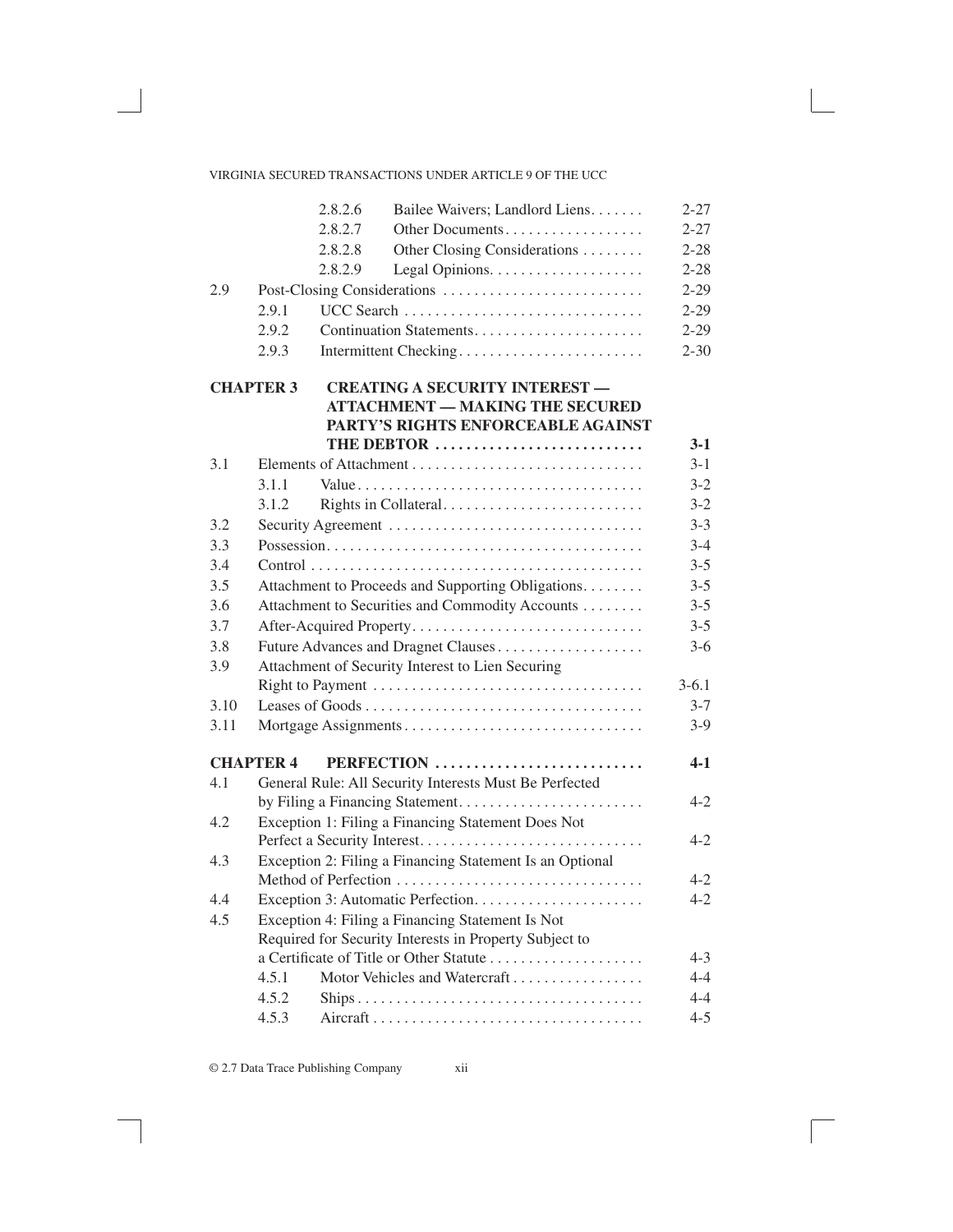| 4.6  | 4.5.4<br>Exception 5: Filing a Financing Statement Is Not | $4-6$      |
|------|-----------------------------------------------------------|------------|
|      | Required for Security Interests Perfected by              |            |
|      |                                                           | $4 - 7$    |
| 4.7  | Exception 6: Filing a Financing Statement Is Not          |            |
|      | Required for Security Interests Perfected by Control      | $4 - 8$    |
| 4.8  |                                                           | $4 - 8$    |
|      | <b>CHAPTER 5</b><br><b>FINANCING STATEMENT MECHANICS</b>  | $5-1$      |
| 5.1  | What Kinds of Records Are Filed?                          | $5 - 1$    |
| 5.2  |                                                           | $5 - 1$    |
| 5.3  | Contents of a "Sufficient" Financing Statement.           | $5 - 3$    |
|      | 5.3.1                                                     | $5 - 4$    |
| 5.4  |                                                           | $5 - 5$    |
|      | 5.4.1                                                     | $5 - 6$    |
|      | 5.4.2<br>Decedent's Estates                               | $5 - 8$    |
|      | 5.4.3                                                     | $5 - 8$    |
|      | 5.4.4<br>Individual Debtors                               | $5-9$      |
| 5.5  | How to Describe Collateral                                | $5 - 10$   |
| 5.6  |                                                           | $5 - 12$   |
| 5.7  | When Filing Office Can Reject Filings                     | $5 - 13$   |
| 5.8  |                                                           | $5 - 14.1$ |
| 5.9  |                                                           | $5 - 14.2$ |
|      | Initial Financing Statements<br>5.9.1                     | $5 - 15$   |
|      | 5.9.2                                                     | $5 - 15$   |
| 5.10 | Duration of Financing Statements                          | $5 - 17$   |
| 5.11 |                                                           | $5 - 17$   |
| 5.12 | Termination Statements                                    | $5 - 18$   |
| 5.13 |                                                           | $5 - 18.2$ |
| 5.14 | Inaccurate or Wrongfully Filed Records                    | $5-19$     |
| 5.15 |                                                           | $5 - 20$   |
| 5.16 | Maintenance and Destruction of Records.                   | $5 - 21$   |
| 5.17 | Information from Filing Office                            | $5 - 21$   |
| 5.18 |                                                           | $5 - 22$   |
| 5.19 |                                                           | $5 - 22$   |
| 5.20 | Wrongfully Filed Termination Statements                   | $5 - 22$   |
| 5.21 | Article 9 Searching and Filing Practices                  | $5 - 23$   |
| 5.22 | UCC Insurance Policies Generally                          | $5 - 24$   |
|      | <b>UCC</b> Insurance Policies for<br>5.22.1               |            |
|      |                                                           | $5 - 25$   |
|      | UCC Insurance Policies for Buyers<br>5.22.2               | 5-27       |
|      | UCC Insurance Policy Endorsements.<br>5.22.3              | $5 - 28$   |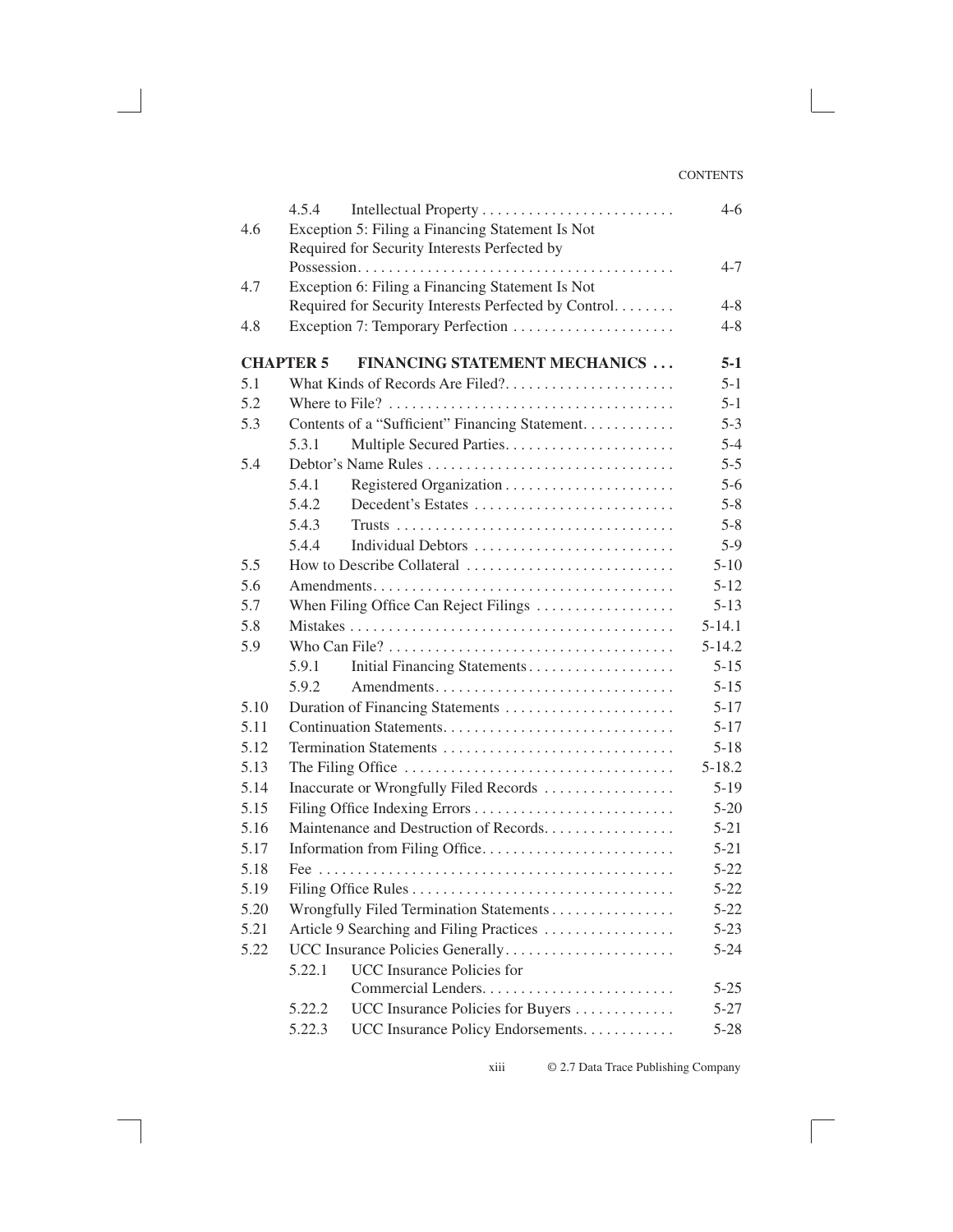|      | <b>CHAPTER 6</b> |         | PREVAILING AGAINST OTHERS                            | $6 - 1$    |
|------|------------------|---------|------------------------------------------------------|------------|
| 6.1  |                  |         | General Rules of Priority among Creditors            | $6 - 1$    |
| 6.2  |                  |         | Exceptions to the "First-to-File-or-Perfect" Rule    | $6 - 2$    |
|      | 6.2.1            |         | Control Prevails over Filing                         | $6 - 2$    |
|      | 6.2.2            |         | Some Security Interests Perfected by Possession      |            |
|      |                  |         | or Control Prevail over Security Interests           |            |
|      |                  |         | in Chattel Paper and Instruments                     |            |
|      |                  |         |                                                      | $6-2$      |
|      | 6.2.3            |         | The Purchase-Money Security Interest                 |            |
|      |                  |         |                                                      | 6-4        |
|      |                  | 6.2.3.1 | Purchase-Money Security Interest                     |            |
|      |                  |         | Versus Federal Tax Lien.                             | $6 - 5$    |
|      | 6.2.4            |         |                                                      | $6-6$      |
| 6.3  |                  |         | Transferees of Collateral                            | $6 - 6$    |
| 6.4  |                  |         |                                                      | $6 - 6.1$  |
| 6.5  |                  |         | Licensees and Lessees in Ordinary Course of Business | $6 - 7$    |
| 6.6  |                  |         |                                                      | $6 - 8$    |
| 6.7  |                  |         | Possessory Statutory Liens                           | $6 - 8$    |
| 6.8  |                  |         |                                                      | $6 - 10$   |
|      | 6.8.1            |         | Secured Party versus Secured Party                   | $6 - 10$   |
|      | 6.8.2            |         | Secured Party versus Real Estate Claimant            | $6 - 10.1$ |
|      |                  | 6.8.2.1 | Exception 1: Purchase-Money                          |            |
|      |                  |         | Priority                                             | $6 - 11$   |
|      |                  | 6.8.2.2 | Exception 2: First to Record                         | $6 - 11$   |
|      |                  | 6.8.2.3 | Exception 3: Removable Goods and                     |            |
|      |                  |         | Domestic Appliances                                  | $6 - 11$   |
|      |                  | 6.8.2.4 | Exception 4: Judicial Liens                          | $6 - 12$   |
|      |                  | 6.8.2.5 | Exception 5: Manufactured Homes                      | $6 - 12$   |
|      |                  | 6.8.2.6 | Subordination of Purchase-Money                      |            |
|      |                  |         | Security Interest in Fixtures to                     |            |
|      |                  |         | Construction Mortgage                                | $6 - 12$   |
|      |                  | 6.8.2.7 | Priority Based on Consent                            | $6 - 13$   |
|      | 6.8.3            |         |                                                      | $6 - 13$   |
|      | 6.8.4            |         | As-Extracted Collateral                              | $6 - 13$   |
| 6.9  |                  |         |                                                      | $6 - 14$   |
| 6.10 |                  |         |                                                      | $6 - 14$   |
| 6.11 |                  |         |                                                      | $6 - 14$   |
| 6.12 |                  |         |                                                      | $6 - 15$   |
|      | 6.12.1           |         |                                                      | $6 - 16$   |
|      | 6.12.2           |         | Rules for Priority of Security Interests Relating to |            |
|      |                  |         | Certain After-Acquired Property and Future           |            |
|      |                  |         |                                                      | $6-16.1$   |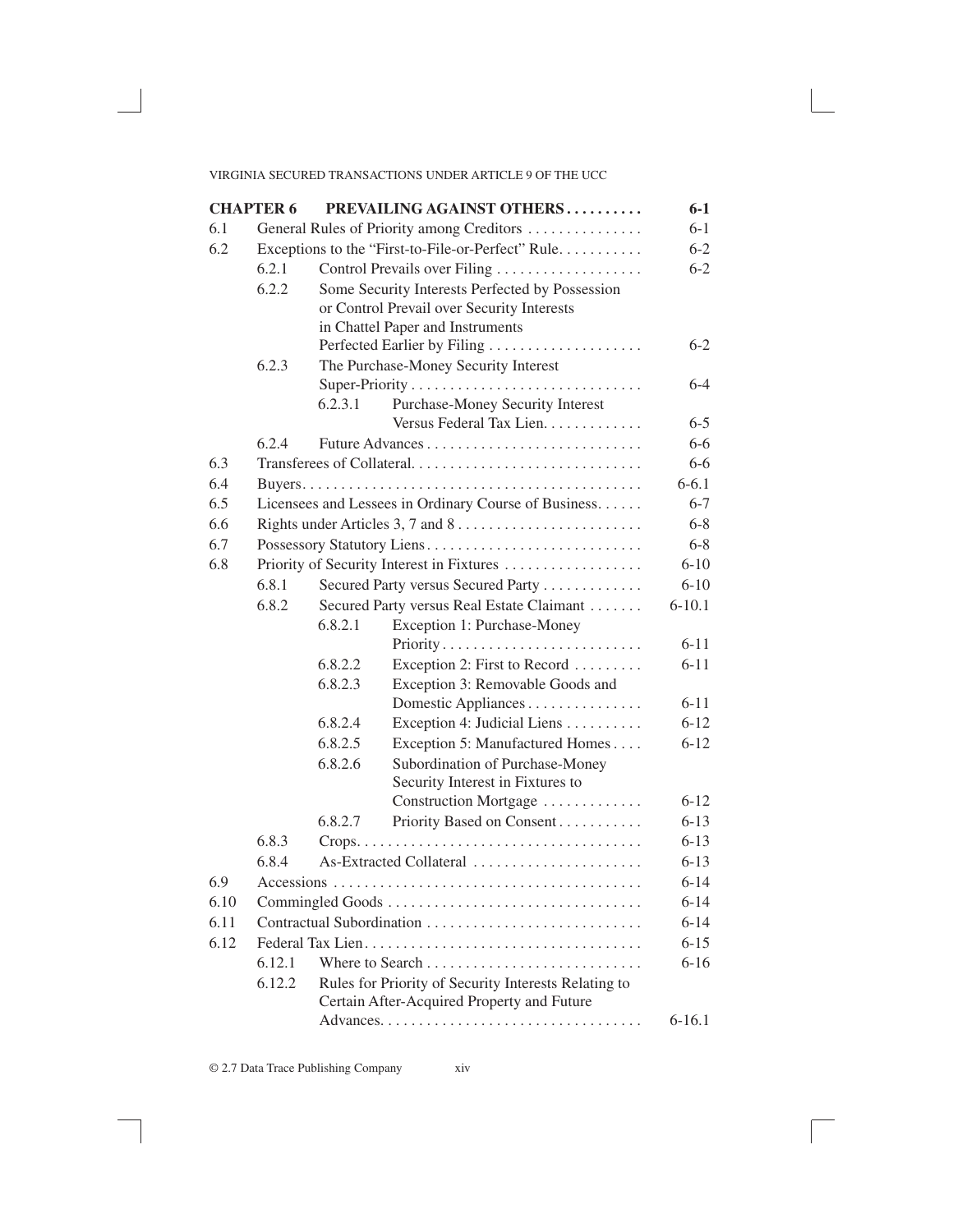#### **CONTENTS**

|       |                  | Future Advances<br>6.12.2.1                                                      | $6-16.1$  |
|-------|------------------|----------------------------------------------------------------------------------|-----------|
|       |                  | 6.12.2.2<br>After-Acquired Property                                              | $6 - 18$  |
|       | 6.12.3           | Purchase-Money Collateral                                                        | $6 - 19$  |
|       | 6.12.4           | Inventory                                                                        | $6-19$    |
|       | 6.12.5           |                                                                                  | $6 - 20$  |
|       | 6.12.6           | Nonjudicial Foreclosure Sales                                                    | $6 - 20$  |
|       | 6.12.7           |                                                                                  | $6 - 21$  |
| 6.13  |                  |                                                                                  | $6 - 21$  |
|       | 6.13.1           | Perishable Agricultural Commodities Act (PACA)                                   |           |
|       |                  | - Perishable Agricultural Commodity Trusts:                                      |           |
|       |                  | 7 U.S.C. § 499e, et seq                                                          | $6 - 22$  |
|       | 6.13.2           | Packers and Stockyards Act (PSA) — Livestock                                     |           |
|       |                  | and Poultry Trusts: 7 U.S.C. §§ 196 and                                          |           |
|       |                  |                                                                                  | $6 - 23$  |
|       | 6.13.3           | Food Security Act of 1985 (FSA) — Farm                                           |           |
|       |                  | Product Sales: $7$ U.S.C. $\S$ 1631                                              | $6 - 23$  |
|       | 6.13.4           | Agricultural Market Transition Act (AMTA) -                                      |           |
|       |                  | Sugarcane and Beets: 7 U.S.C. 7284(d)                                            | $6 - 23$  |
|       | 6.13.5           | Fair Labor Standards Act (FLSA) - Hot Goods:                                     |           |
|       |                  | $29 \text{ U.S.C.} \S 215(a)(1) \dots \dots \dots \dots \dots \dots \dots \dots$ | $6 - 24$  |
| 6.14. |                  |                                                                                  | $6 - 24$  |
|       | <b>CHAPTER 7</b> | PARTICULAR TYPES OF COLLATERAL                                                   | 7-1       |
| 7.1   |                  |                                                                                  | $7-1$     |
|       | 7.1.1            |                                                                                  | $7 - 5$   |
| 7.2   |                  |                                                                                  | $7 - 5$   |
| 7.3   |                  |                                                                                  | $7 - 8.1$ |
| 7.4   |                  |                                                                                  | $7 - 10$  |
| 7.5   |                  |                                                                                  | $7 - 10$  |
| 7.6   |                  |                                                                                  | $7 - 12$  |
| 7.7   |                  |                                                                                  | $7 - 13$  |
| 7.8   |                  | Electronic Chattel Paper                                                         | $7 - 16$  |
| 7.9   |                  |                                                                                  | $7 - 17$  |
|       | 7.9.1            | Types of Agricultural Collateral                                                 | $7 - 18$  |
|       | 7.9.2            | Financing Statement Filing Location                                              | $7-19$    |
|       | 7.9.3            | Priority Issues for Agricultural Collateral                                      | $7-19$    |
| 7.10  |                  | Electronic Documents of Title                                                    | $7 - 20$  |
| 7.11  |                  |                                                                                  | $7 - 21$  |
|       | 7.11.1           |                                                                                  | $7 - 22$  |
|       | 7.11.2           | Trademarks and Service Marks                                                     | $7 - 22$  |
|       | 7.11.3           | Copyrights                                                                       | $7 - 23$  |
| 7.12  |                  |                                                                                  | $7 - 24$  |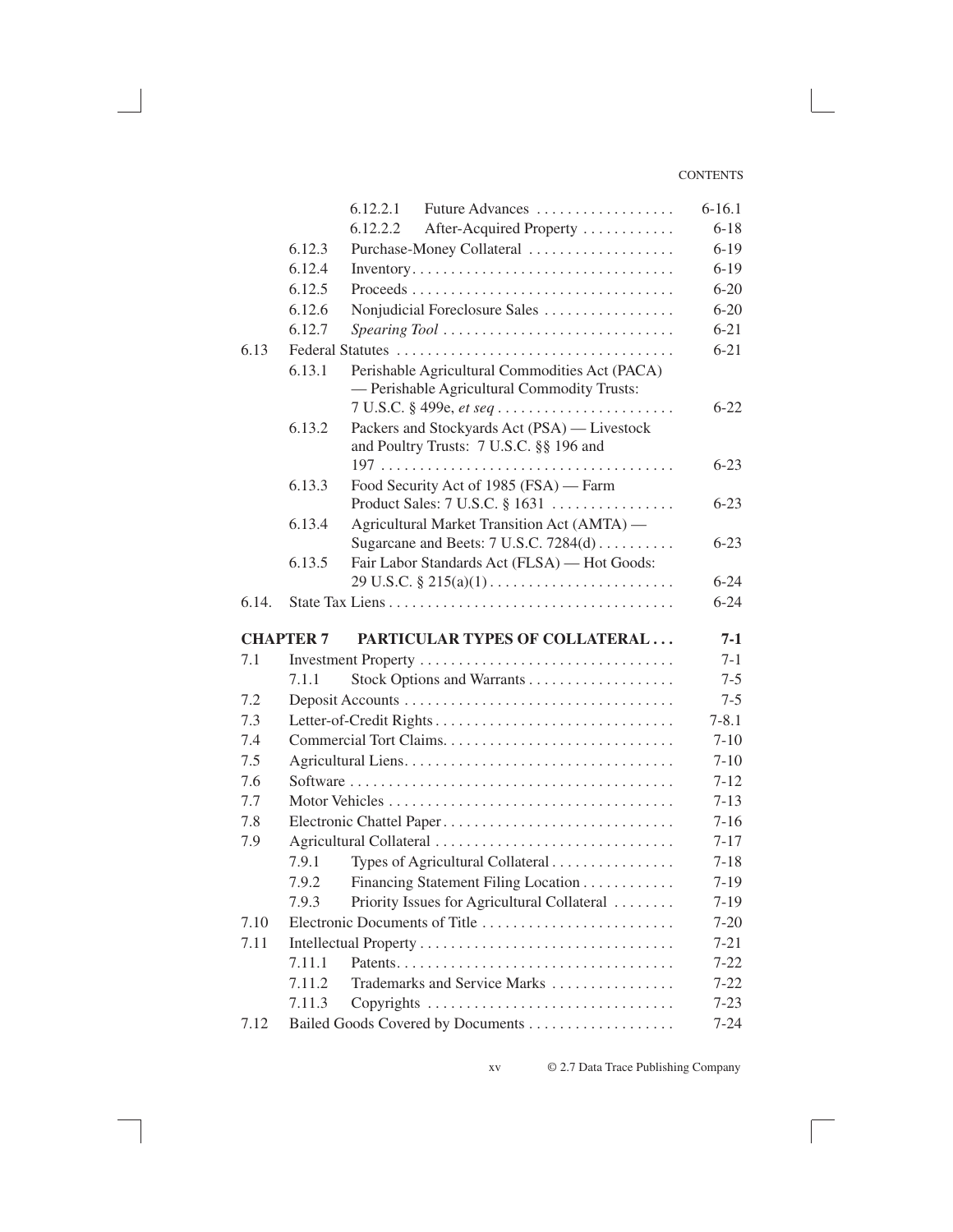## VIRGINIA SECURED TRANSACTIONS UNDER ARTICLE 9 OF THE UCC

| 7.13 | Government Permits and Licenses — Liquor Licenses      | $7 - 24$   |
|------|--------------------------------------------------------|------------|
| 7.14 |                                                        | $7 - 25$   |
| 7.15 | Assignment of Mortgage-Secured Promissory Notes        | $7 - 28$   |
| 7.16 |                                                        | $7 - 29$   |
|      | 7.16.1                                                 | $7 - 30$   |
| 7.17 | "As-Extracted Collateral" — Oil, Gas and Minerals      | $7 - 30.1$ |
| 7.18 |                                                        | $7 - 32$   |
| 7.19 |                                                        | $7 - 33$   |
| 7.20 |                                                        | $7 - 34$   |
| 7.21 |                                                        | $7 - 34$   |
| 7.22 |                                                        | $7 - 35$   |
| 7.23 |                                                        | $7 - 36$   |
| 7.24 |                                                        | $7 - 36$   |
| 7.25 |                                                        | $7 - 38$   |
|      | <b>CHAPTER 8</b><br>PROCEEDS                           | $8-1$      |
| 8.1  | General Rule — Continuation of Security Interest in    |            |
|      |                                                        | $8 - 1$    |
| 8.2  | Twenty-Day Automatic Perfection for Proceeds           | $8 - 1$    |
| 8.3  | How a Security Interest in Proceeds Remains Perfected  |            |
|      |                                                        | $8-2$      |
| 8.4  |                                                        | $8-3$      |
|      | <b>CHAPTER 9</b><br><b>CHANGES AFTER CLOSING</b>       | $9-1$      |
| 9.1  | Secured Party Changes                                  | $9 - 1$    |
| 9.2  | Debtor's Location Changes                              | $9 - 2$    |
| 9.3  |                                                        | $9 - 3$    |
| 9.4  | Location of Bank, Issuer, Nominated Person, Securities |            |
|      | Intermediary, or Commodity Intermediary Changes        | $9 - 4$    |
| 9.5  | Financing Statements and Changes                       | $9 - 4$    |
|      | Debtor's Name Changes<br>9.5.1                         | $9 - 4$    |
|      | New Debtors<br>9.5.2                                   | $9 - 5$    |
| 9.6  |                                                        | $9 - 6$    |
| 9.7  | Goods Covered by Certificates of Title                 | $9-6$      |
|      | THIRD PARTIES - ACCOUNT DEBTORS<br><b>CHAPTER 10</b>   | $10-1$     |
| 10.1 |                                                        | $10-1$     |
| 10.2 |                                                        | $10-3$     |
|      | 10.2.1<br>Accounts, Chattel Paper, and Security        |            |
|      | Assignments of Payment Intangibles and                 |            |
|      | Promissory Notes                                       | $10-3$     |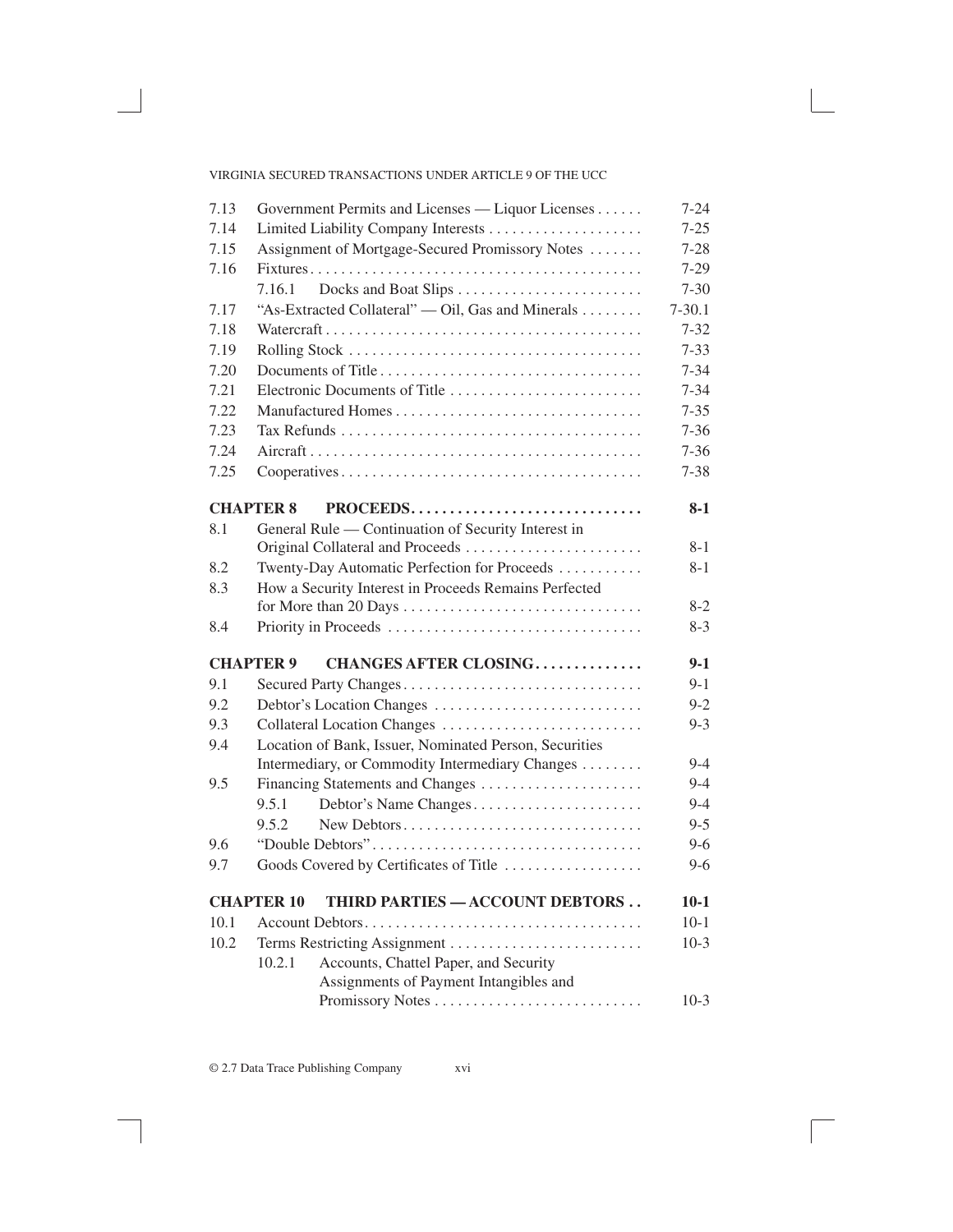|       | 10.2.2            | Health-Care-Insurance Receivables, Certain                                                       |            |
|-------|-------------------|--------------------------------------------------------------------------------------------------|------------|
|       |                   | General Intangibles, Including Contracts,                                                        |            |
|       |                   | Permits, Licenses and Franchises, and Sales                                                      |            |
|       |                   | of Payment Intangibles and Promissory                                                            |            |
|       |                   | $Notes. \ldots \ldots \ldots \ldots \ldots \ldots \ldots \ldots \ldots \ldots \ldots$            | $10 - 4$   |
|       | 10.2.3            | Assignment of Letter-of-Credit Rights                                                            | $10-7$     |
|       | <b>CHAPTER 11</b> | ENFORCEMENT                                                                                      | $11 - 1$   |
| 11.1  |                   |                                                                                                  | $11 - 1$   |
| 11.2  |                   | Waiver and Variance of Debtor's and Obligor's Rights                                             |            |
|       |                   |                                                                                                  | $11-2$     |
| 11.3  |                   | Unknown Debtor or Secondary Obligor.                                                             | $11 - 3$   |
| 11.4  |                   | "Commercially Reasonable"                                                                        | $11-3$     |
| 11.5  |                   |                                                                                                  | $11-4$     |
| 11.6  |                   | Collection and Enforcement of Collateral Consisting of                                           |            |
|       |                   |                                                                                                  | $11 - 4$   |
| 11.7  |                   | Application of Proceeds of Collection and Enforcement of                                         |            |
|       |                   | Collateral Consisting of Rights to Payment                                                       | $11-5$     |
| 11.8  |                   |                                                                                                  | $11 - 7$   |
| 11.9  |                   |                                                                                                  | $11 - 8$   |
| 11.10 |                   |                                                                                                  | $11 - 8.1$ |
|       | 11.10.1           | Additional Notice Requirements as a                                                              |            |
|       |                   | Consequence of Federal Tax Liens                                                                 | 11-9       |
| 11.11 |                   |                                                                                                  | $11 - 11$  |
|       | 11.11.1           | Non-Consumer-Goods Transactions.                                                                 | $11 - 11$  |
|       | 11.11.2           | Consumer-Goods Transactions                                                                      | $11 - 12$  |
| 11.12 |                   |                                                                                                  | $11 - 13$  |
| 11.13 |                   | $Accounting \ldots \ldots \ldots \ldots \ldots \ldots \ldots \ldots \ldots \ldots \ldots \ldots$ | $11 - 14$  |
| 11.14 |                   | Transferees of Collateral                                                                        | $11 - 14$  |
| 11.15 |                   | Transfers to Secondary Obligors                                                                  | $11 - 14$  |
| 11.16 |                   |                                                                                                  | $11 - 15$  |
| 11.17 |                   | Acceptance of Collateral in Full or Partial Satisfaction of                                      |            |
|       |                   |                                                                                                  | $11 - 16$  |
| 11.18 |                   | Mandatory Disposition of Consumer Goods                                                          | $11 - 18$  |
| 11.19 |                   | Right of Redemption                                                                              | $11 - 18$  |
|       | <b>CHAPTER 12</b> | <b>SECURED PARTY'S OBLIGATIONS </b>                                                              | $12 - 1$   |
| 12.1  |                   |                                                                                                  | $12 - 1$   |
| 12.2  |                   |                                                                                                  | $12 - 2$   |
| 12.3  |                   |                                                                                                  | $12 - 2$   |
| 12.4  |                   |                                                                                                  | $12-3$     |
|       |                   |                                                                                                  |            |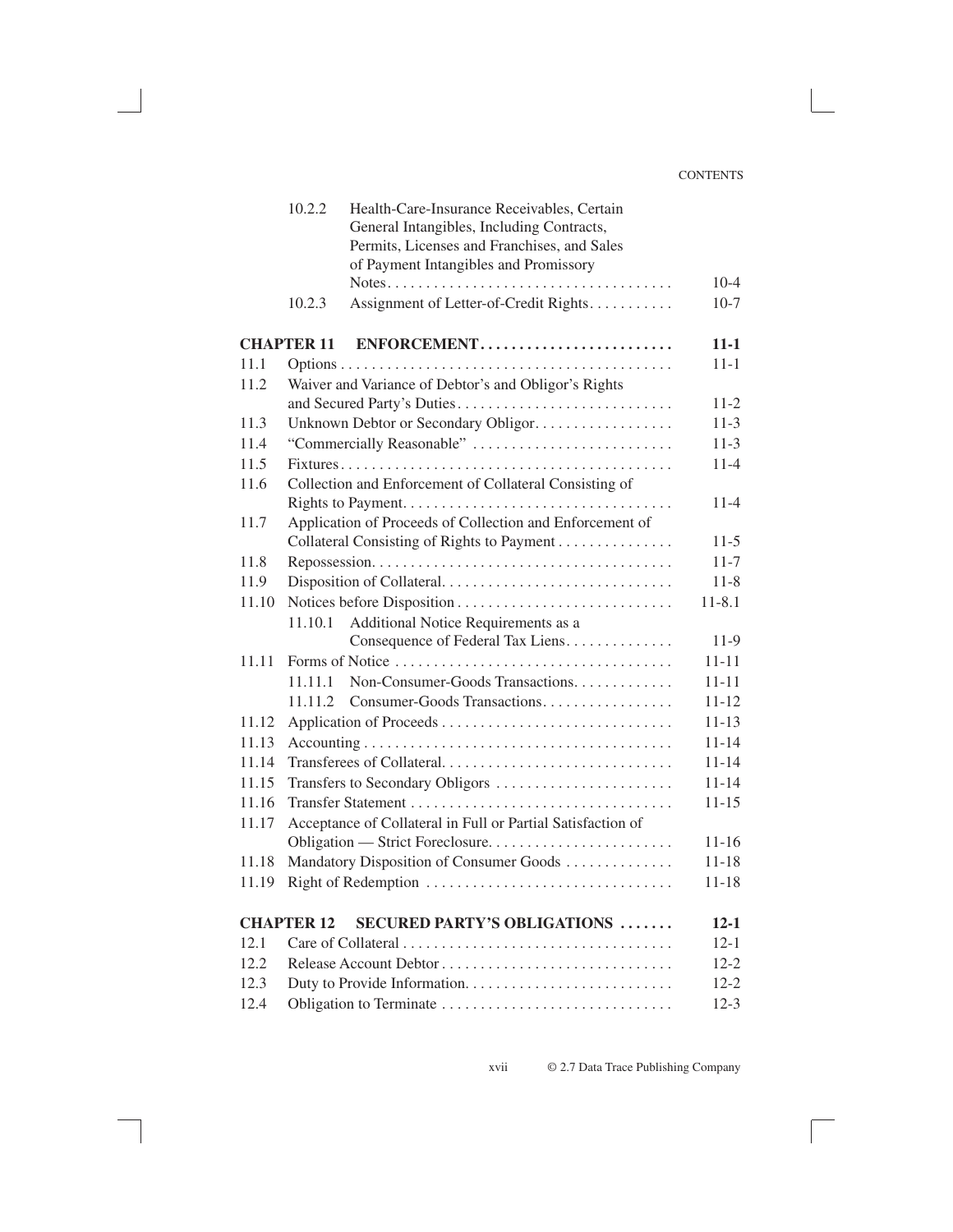| 12.5              |                   | Penalties for Failure to Comply with These Obligations      | $12 - 5$  |
|-------------------|-------------------|-------------------------------------------------------------|-----------|
| 12.6              |                   | Implied Covenant of Good Faith and Fair Dealing             | $12-5$    |
|                   | <b>CHAPTER 13</b> | PENALTIES AGAINST SECURED PARTIES.                          | $13 - 1$  |
| 13.1              |                   |                                                             | $13 - 1$  |
| 13.2              |                   | Rebuttable Presumption Rule                                 | $13 - 2$  |
| 13.3              |                   |                                                             | $13 - 2$  |
|                   | <b>CHAPTER 14</b> | FORMS                                                       | $14-1$    |
| <b>FORM 14-1</b>  |                   | Article 9 Collateral List for Security Agreement -          |           |
|                   |                   |                                                             | $14-1$    |
| <b>FORM 14-2</b>  |                   | Article 9 Collateral List - 9-108                           |           |
|                   |                   | (Consumer Credit)                                           | $14-2$    |
| <b>FORM 14-3</b>  |                   | Sample Due Diligence Request                                |           |
|                   |                   | (Long Form Request)                                         | $14-3$    |
| <b>FORM 14-4</b>  |                   | Perfection Certificate                                      | $14 - 15$ |
| <b>FORM 14-5</b>  |                   |                                                             | 14-20     |
| <b>FORM 14-6</b>  |                   |                                                             | $14 - 25$ |
| <b>FORM 14-7</b>  |                   | Closing Checklist                                           | 14-33     |
| <b>FORM 14-8</b>  |                   | Secured Party's Release of Control over Deposit             |           |
|                   |                   | $Account - 9-208(b)(1) \dots \dots \dots \dots \dots \dots$ | 14-38     |
| <b>FORM 14-9</b>  |                   | Secured Party's Release of Securities                       |           |
|                   |                   | Intermediary/Commodity Intermediary —                       |           |
|                   |                   | $9-208(b)(4)$                                               | 14-39     |
| <b>FORM 14-10</b> |                   | Secured Party's Release of Control over                     |           |
|                   |                   | Letter-of-Credit Right $-9-208(b)(5)$                       | 14-40     |
| <b>FORM 14-11</b> |                   | Debtor's Request for an Accounting —                        |           |
|                   |                   |                                                             | 14-41     |
| <b>FORM 14-12</b> |                   | Debtor's Request Regarding a List of Collateral —           |           |
|                   |                   | $9-210(a)(3)$                                               | 14-42     |
| <b>FORM 14-13</b> |                   | Debtor's Request Regarding a Statement of                   |           |
|                   |                   |                                                             | 14-43     |
| <b>FORM 14-14</b> |                   | Secured Party's Accounting —                                |           |
|                   |                   | $9-210(b)(1)$                                               | 14-44     |
| <b>FORM 14-15</b> |                   | Secured Party's Response to Debtor's Request                |           |
|                   |                   | Regarding a List of Collateral —                            |           |
|                   |                   | $9-210(b)(2)$                                               | 14-45     |
| <b>FORM 14-16</b> |                   | Secured Party's Response to Debtor's Request                |           |
|                   |                   | Regarding a Statement of Account -                          |           |
|                   |                   | $9-210(b)(2)$<br>.                                          | 14-46     |
| <b>FORM 14-17</b> |                   | Secured Party's Response to Debtor's Request                |           |
|                   |                   | Regarding a List of Collateral when Secured Party           |           |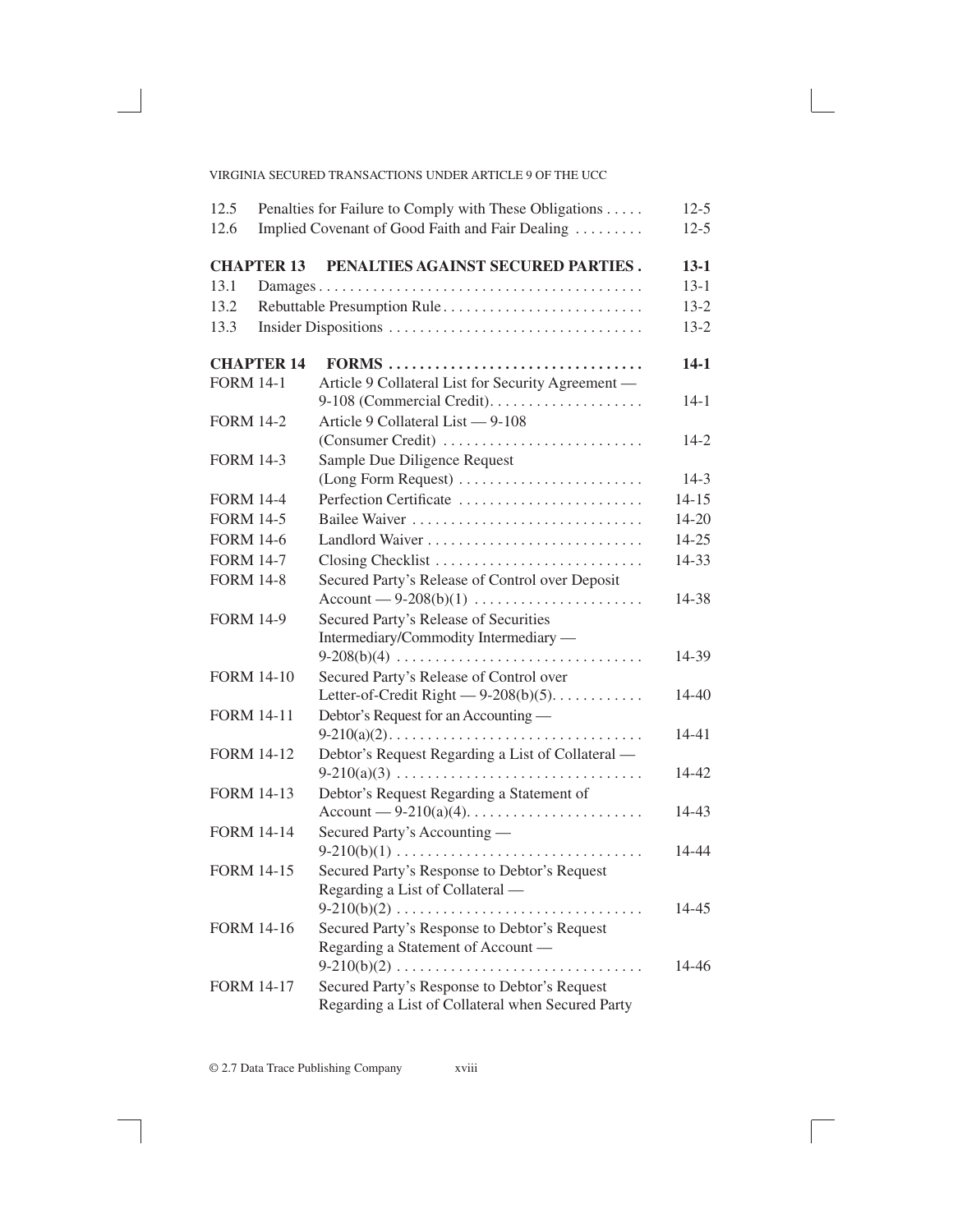|                   | Claims an Interest in All of a Particular Type of<br>Collateral Owned by the Debtor $-9-210(c)$ | 14-47     |
|-------------------|-------------------------------------------------------------------------------------------------|-----------|
| <b>FORM 14-18</b> | Notice of Exclusive Control of Securities                                                       |           |
|                   |                                                                                                 | 14-48     |
| <b>FORM 14-19</b> | Notice of Disposition of Consumer-Goods -                                                       |           |
|                   |                                                                                                 | 14-49     |
| <b>FORM 14-20</b> | Notice of Disposition of Non-Consumer-Goods -                                                   |           |
|                   |                                                                                                 | 14-51     |
| <b>FORM 14-21</b> | Secured Party's Request for Consent of Issuer or                                                |           |
|                   | Nominated Person to Assignment of                                                               |           |
|                   | Letter-of-Credit Proceeds and Issuer or                                                         |           |
|                   | Nominated Person's Consent - 9-107.                                                             | $14 - 52$ |
| <b>FORM 14-22</b> | Exclusion of Warranties by Secured Party Selling                                                |           |
|                   |                                                                                                 | $14 - 53$ |
| <b>FORM 14-23</b> | Notice of Purchase-Money Security Interest in                                                   |           |
|                   |                                                                                                 | 14-53     |
| <b>FORM 14-24</b> | Notice to Bailee in Possession of Goods Who Has                                                 |           |
|                   | Issued a Non-Negotiable Document Covering the                                                   |           |
|                   | $\text{Goods} \longrightarrow 9-312(d) \dots \dots \dots \dots \dots \dots \dots \dots$         | 14-54     |
| <b>FORM 14-25</b> | Consent of Owner of Real Property to Creation of                                                |           |
|                   | Security Interest in Fixtures — 9-334(f).                                                       | $14 - 55$ |
| <b>FORM 14-26</b> | Notice from Consignor to Secured Party —                                                        |           |
|                   |                                                                                                 | 14-56     |
| <b>FORM 14-27</b> | Waiver of Disposition Notification — 9-602(7),                                                  |           |
|                   |                                                                                                 | 14-57     |
| <b>FORM 14-28</b> | Mandatory Disposition of Consumer-Goods -                                                       |           |
|                   | Agreement of Debtor and Secondary Obligor to                                                    |           |
|                   | Longer Period of Time $-9-620(e)$ and (f)                                                       | 14-58     |
| <b>FORM 14-29</b> | Description of Commercial Tort Claim for Purposes                                               |           |
|                   | of Security Agreement and Financing Statement -                                                 |           |
|                   | $9-108, 9-504, 9-203(b)(3)(A) \ldots$                                                           | 14-59     |
| <b>FORM 14-30</b> | Assignment and Security Agreement -                                                             |           |
|                   | Lawsuit Proceeds                                                                                | 14-59     |
| <b>FORM 14-31</b> | Grant of Security Interest in Deposit Account to                                                |           |
|                   | Depository Bank to Include in Deposit Account                                                   |           |
|                   | Signature Card $-9-203(b)(3)(D)$                                                                | 14-62     |
| <b>FORM 14-32</b> | Secured Party's Proposal to Accept Collateral in                                                |           |
|                   | Full Satisfaction of Debt - 9-620                                                               | 14-63     |
| <b>FORM 14-33</b> | Secured Party's Proposal to Accept Collateral in                                                |           |
|                   | Partial Satisfaction of Debt — 9-620                                                            | 14-64     |
| <b>FORM 14-34</b> | Secured Party's Subsequent Notice That Strict                                                   |           |
|                   | Foreclosure Has Occurred                                                                        | 14-65     |
|                   |                                                                                                 |           |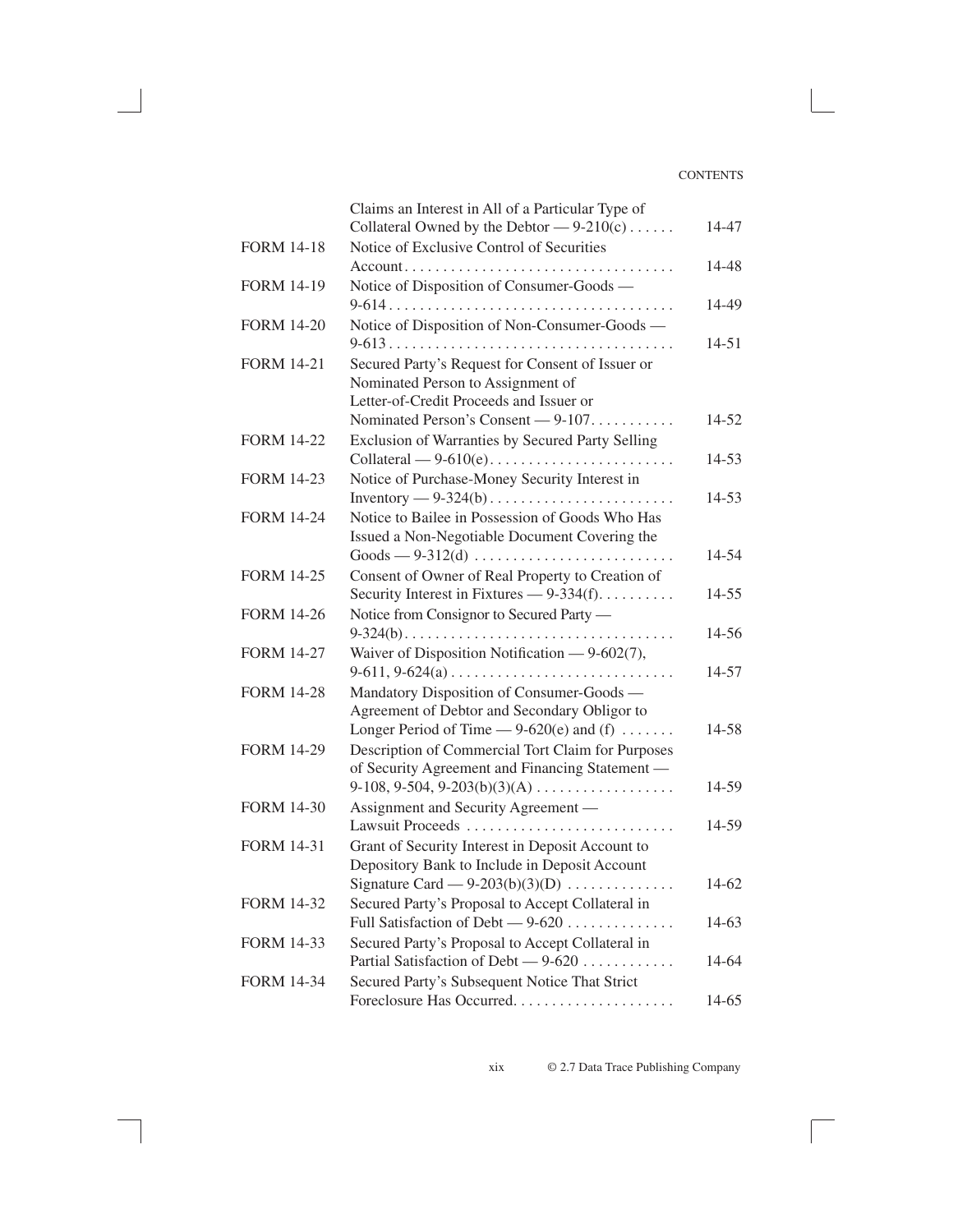# VIRGINIA SECURED TRANSACTIONS UNDER ARTICLE 9 OF THE UCC

| Strict Foreclosure Has Occurred<br>14-66<br>14-66<br><b>FORM 14-36</b><br><b>FORM 14-37</b><br>Application of Payments<br>14-67<br>Bailee Acknowledgment That It Holds<br><b>FORM 14-38</b><br>Possession of Collateral for Secured Party's<br>14-67<br>Notice of Assignment to Include on Chattel Paper<br><b>FORM 14-39</b><br>or an Instrument — $9-330(a)(2)$<br>14-68 |
|----------------------------------------------------------------------------------------------------------------------------------------------------------------------------------------------------------------------------------------------------------------------------------------------------------------------------------------------------------------------------|
|                                                                                                                                                                                                                                                                                                                                                                            |
|                                                                                                                                                                                                                                                                                                                                                                            |
|                                                                                                                                                                                                                                                                                                                                                                            |
|                                                                                                                                                                                                                                                                                                                                                                            |
|                                                                                                                                                                                                                                                                                                                                                                            |
|                                                                                                                                                                                                                                                                                                                                                                            |
|                                                                                                                                                                                                                                                                                                                                                                            |
|                                                                                                                                                                                                                                                                                                                                                                            |
| Notice to Include on Chattel Paper Financing<br><b>FORM 14-40</b>                                                                                                                                                                                                                                                                                                          |
| Statement That Purchase of Chattel Paper from                                                                                                                                                                                                                                                                                                                              |
| Debtor Would Violate the Rights of the Secured                                                                                                                                                                                                                                                                                                                             |
| 14-68                                                                                                                                                                                                                                                                                                                                                                      |
| Notice to Account Debtor of Assignment of<br><b>FORM 14-41</b>                                                                                                                                                                                                                                                                                                             |
| $Account - 9-406 \ldots \ldots \ldots \ldots \ldots \ldots \ldots$<br>14-69                                                                                                                                                                                                                                                                                                |
| Notice of Assignment to Government Account<br><b>FORM 14-42</b>                                                                                                                                                                                                                                                                                                            |
| 14-70                                                                                                                                                                                                                                                                                                                                                                      |
| Agreement of Account Debtor Not to Assert<br><b>FORM 14-43</b>                                                                                                                                                                                                                                                                                                             |
| Claims and Defenses Against Assignee of                                                                                                                                                                                                                                                                                                                                    |
| $Account - 9-403(b) \dots \dots \dots \dots \dots \dots \dots \dots$<br>14-71                                                                                                                                                                                                                                                                                              |
| No Offset Agreement (for Account Debtors) -<br><b>FORM 14-44</b>                                                                                                                                                                                                                                                                                                           |
| 14-71                                                                                                                                                                                                                                                                                                                                                                      |
| <b>FORM 14-45</b><br>Secured Party's Release of Account                                                                                                                                                                                                                                                                                                                    |
| 14-73                                                                                                                                                                                                                                                                                                                                                                      |
| Proof Offered by Assignee That Account Has<br><b>FORM 14-46</b>                                                                                                                                                                                                                                                                                                            |
| Been Assigned $-9-406(c)$<br>14-74                                                                                                                                                                                                                                                                                                                                         |
| Secured Party Affidavit in Recordable Form<br><b>FORM 14-47</b><br>Regarding Default - 9-607(b)<br>14-75                                                                                                                                                                                                                                                                   |
| Instruction by Secured Party to Bank to Pay Out<br><b>FORM 14-48</b>                                                                                                                                                                                                                                                                                                       |
| Deposit Account Collateral after Default -                                                                                                                                                                                                                                                                                                                                 |
| 14-76                                                                                                                                                                                                                                                                                                                                                                      |
| Transfer Statement — 9-619.<br>14-77<br><b>FORM 14-49</b>                                                                                                                                                                                                                                                                                                                  |
| Notice to Secured Party of a Claim or Interest<br><b>FORM 14-50</b>                                                                                                                                                                                                                                                                                                        |
| in the Collateral — $9-611(c)(3)(A)$<br>14-78                                                                                                                                                                                                                                                                                                                              |
| Demand by Subordinate Secured Party for<br><b>FORM 14-51</b>                                                                                                                                                                                                                                                                                                               |
| Proceeds — $9-608(a)(1)(C)$ ,                                                                                                                                                                                                                                                                                                                                              |
| 14-79<br>$9-615(a)(3)(A)$                                                                                                                                                                                                                                                                                                                                                  |
| Demand by Secured Party of Proof of Subordinate<br><b>FORM 14-52</b>                                                                                                                                                                                                                                                                                                       |
| Interest — 9-608(a)(2), 9-615(b)<br>14-80                                                                                                                                                                                                                                                                                                                                  |
| Federal Trade Commission Holder-in-Due-Course<br><b>FORM 14-53</b>                                                                                                                                                                                                                                                                                                         |
| 14-80                                                                                                                                                                                                                                                                                                                                                                      |
| <b>FORM 14-54</b><br>Deficiency/Surplus Explanation $-9-616$<br>14-81                                                                                                                                                                                                                                                                                                      |
| <b>FORM 14-55</b><br>Security Agreement (Consumer).<br>14-82                                                                                                                                                                                                                                                                                                               |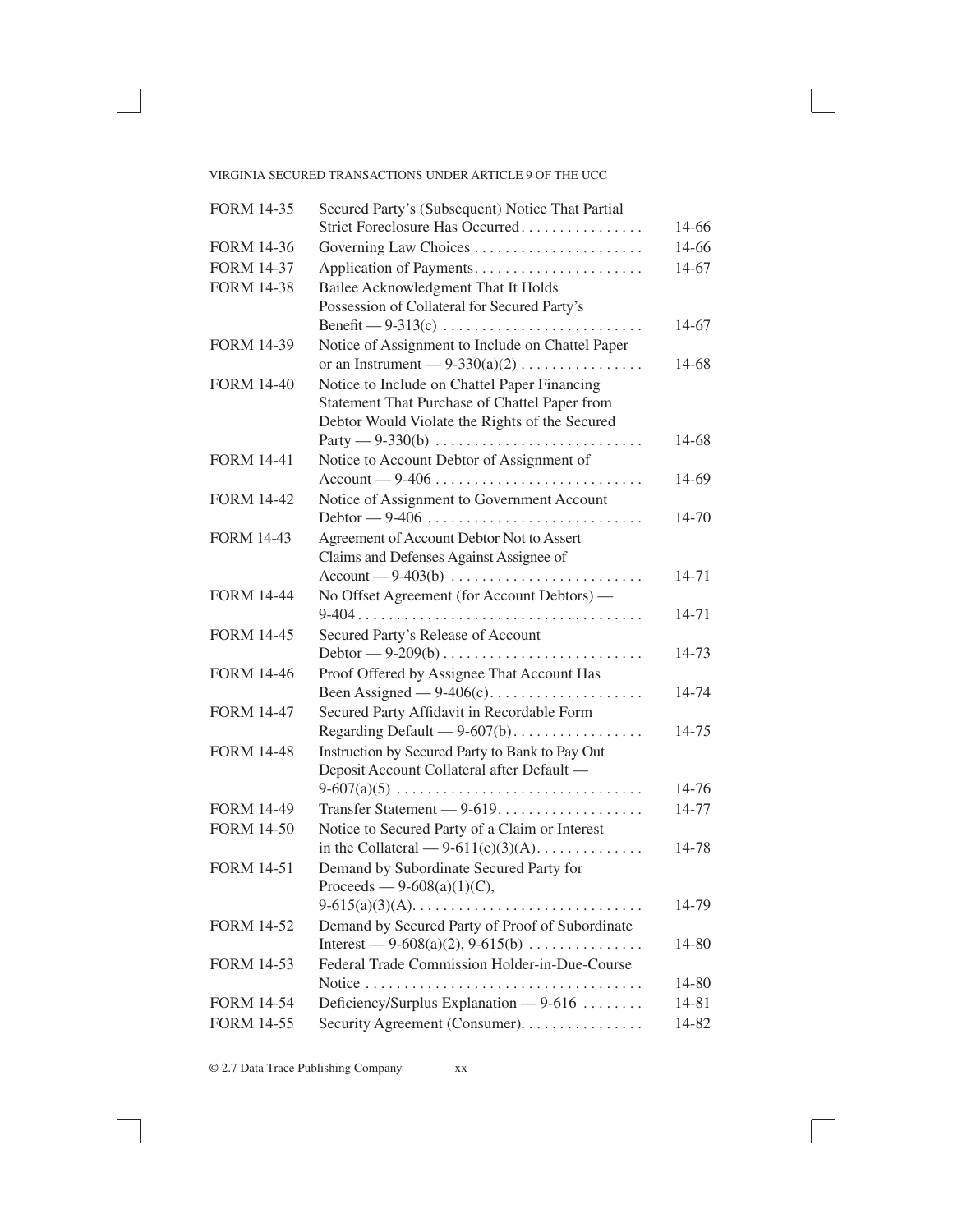| <b>FORM 14-56</b> | Security Agreement (Entity Debtor)              | 14-94  |
|-------------------|-------------------------------------------------|--------|
| <b>FORM 14-57</b> | Pledge Agreement (Certificated Security)        | 14-124 |
| <b>FORM 14-58</b> | <b>Guaranty Security Agreement</b>              |        |
|                   | (Corporate Guarantor)                           | 14-131 |
| <b>FORM 14-59</b> | <b>Investment Property Control Agreement</b>    |        |
|                   | (Joint Control, No Withdrawals or Distributions |        |
|                   |                                                 | 14-162 |
| <b>FORM 14-60</b> | <b>Investment Property Control Agreement</b>    |        |
|                   | (Exclusive Creditor Control).                   | 14-168 |
| <b>FORM 14-61</b> | <b>Investment Property Security Agreement</b>   |        |
|                   |                                                 | 14-173 |
| <b>FORM 14-62</b> | <b>Investment Property Security Agreement</b>   |        |
|                   |                                                 | 14-180 |
| <b>FORM 14-63</b> | Deposit Account Control Agreement               |        |
|                   |                                                 | 14-188 |
| <b>FORM 14-64</b> | Model Form of Deposit Account Control           |        |
|                   | Agreement (ABA-Business Law Section-Joint       |        |
|                   | Task Force on Deposit Account Control           |        |
| <b>FORM 14-65</b> |                                                 | 14-194 |
|                   | Deposit Account Control Agreement               | 14-223 |
| <b>FORM 14-66</b> | Guaranty Agreement (Corporate Guarantor)        | 14-228 |
| <b>FORM 14-67</b> | Promissory Note (Commercial)                    | 14-245 |
| <b>FORM 14-68</b> | Subordination Agreement (Debt                   |        |
|                   |                                                 | 14-255 |
| <b>FORM 14-69</b> | Deposit Account Security Agreement and          |        |
|                   | Control Agreement (Short Form, No Waiver of     |        |
|                   | Setoff by Depository)                           | 14-265 |
| <b>FORM 14-70</b> | Loan and Security Agreement                     |        |
|                   |                                                 | 14-268 |
| <b>FORM 14-71</b> | Pledge Agreement (Certificates of Deposit       |        |
|                   | That Are "Instruments")                         | 14-305 |
| <b>FORM 14-72</b> | UCC Financing Statement                         | 14-311 |
| <b>FORM 14-73</b> | UCC Financing Statement Addendum                | 14-313 |
| <b>FORM 14-74</b> | UCC Financing Statement Additional Party        | 14-315 |
| <b>FORM 14-75</b> | UCC Financing Statement Amendment               | 14-317 |
| <b>FORM 14-76</b> | <b>UCC Financing Statement Amendment</b>        |        |
|                   | Addendum<br>.                                   | 14-319 |
| <b>FORM 14-77</b> | <b>UCC Financing Statement Amendment</b>        |        |
|                   | Additional Party                                | 14-321 |
| <b>FORM 14-78</b> | Financing Statement Legend — Disclosing         |        |
|                   | Debtor Agreement Not to Grant Junior Security   |        |
|                   |                                                 | 14-323 |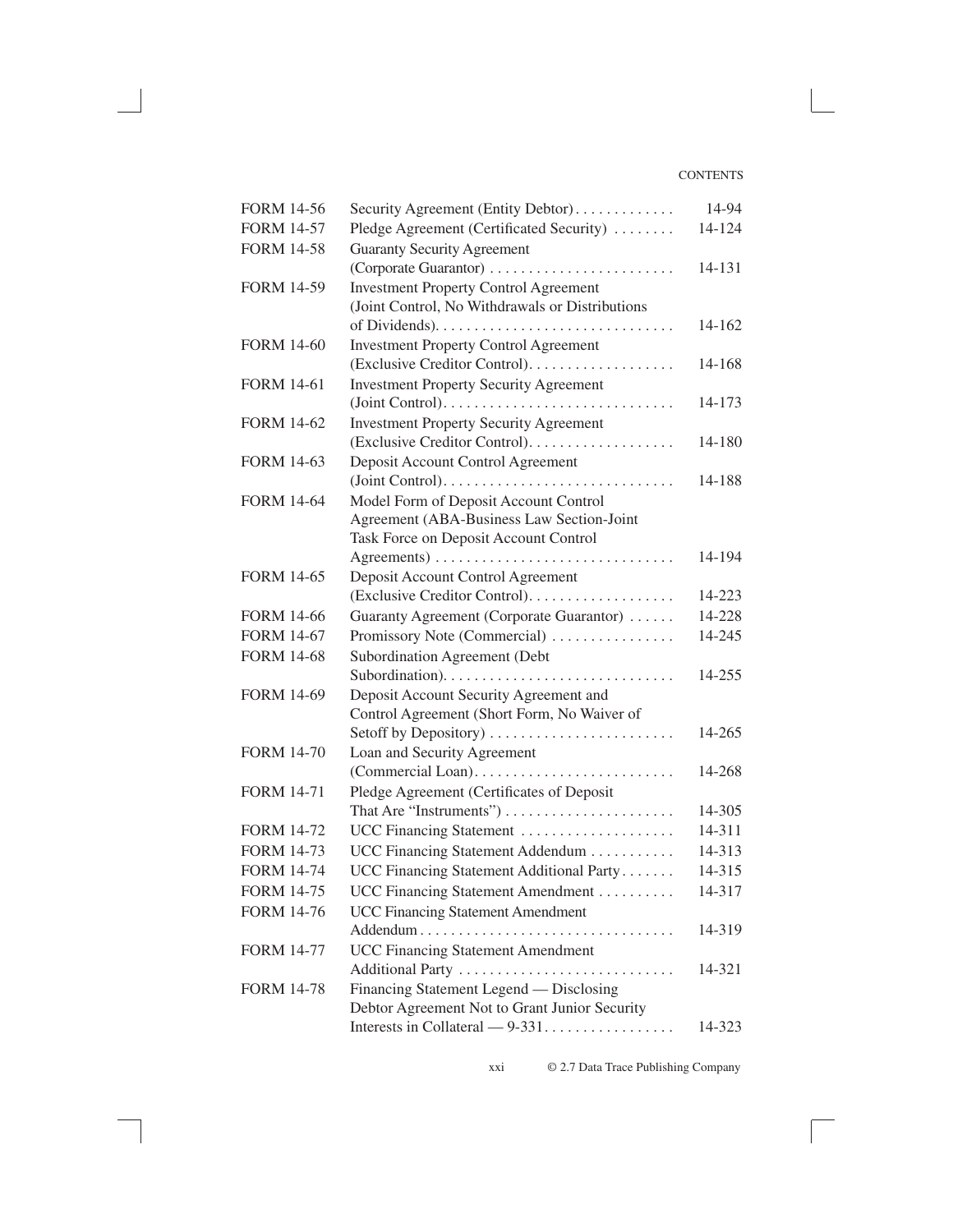## VIRGINIA SECURED TRANSACTIONS UNDER ARTICLE 9 OF THE UCC

| <b>FORM 14-79</b>  | Waiver of Right to Redeem $-9-624(c)$         | 14-324     |
|--------------------|-----------------------------------------------|------------|
| <b>FORM 14-80</b>  | Secured Party's Disclaimer of an Interest in  |            |
|                    | Collateral or Obligations $-9-210(d)$         |            |
|                    |                                               | 14-325     |
| <b>FORM 14-81</b>  | Article 9 Collateral List for Financing       |            |
|                    | Statement - 9-504 (Commercial Credit).        | 14-326     |
| <b>FORM 14-82</b>  | Information Statement                         | 14-328     |
| <b>FORM 14-83</b>  | Information Request Form                      | 14-330     |
| <b>FORM 14-84</b>  | SCC's UCC Filing Rules                        | 14-332     |
| <b>FORM 14-85</b>  | Debtor's Consent to File Financing            |            |
|                    |                                               | 14-342     |
| <b>FORM 14-86</b>  | Notice of Purchase-Money Security Interest in |            |
|                    |                                               | 14-343     |
| <b>FORM 14-87</b>  | Subordination Agreement (Lien Priority)       | 14-344     |
| <b>FORM 14-88</b>  | Legal Opinion - Attachment and                |            |
|                    | Perfection                                    | 14-350     |
| <b>FORM 14-89</b>  | Equipment Lease                               | 14-356     |
| <b>FORM 14-90</b>  |                                               | 14-367     |
| <b>FORM 14-91</b>  | Secured Party's Release of Custodian of       |            |
|                    | Electronic Document of Title —                |            |
|                    |                                               | 14-372     |
| <b>FORM 14-92</b>  | Patent Collateral Assignment and Security     |            |
|                    |                                               | 14-373     |
| <b>FORM 14-93</b>  | Trademark Collateral Assignment and Security  |            |
|                    |                                               | 14-383     |
| <b>FORM 14-94</b>  | Copyright Collateral Assignment and Security  |            |
|                    |                                               | 14-392     |
| <b>FORM 14-95</b>  | Agreement for Voluntary Surrender of          |            |
|                    | Collateral                                    | $14 - 400$ |
| <b>FORM 14-96</b>  | Response to Creditor's Payoff Request.        | 14-405     |
| <b>FORM 14-97</b>  | <b>Basic Workout Checklists for Auditing</b>  |            |
|                    |                                               | 14-406     |
| <b>FORM 14-98</b>  | Loan Purchase Agreement                       |            |
|                    | (Minimal Warranties)                          | 14-415     |
| <b>FORM 14-99</b>  | Methods of Perfection by Article 9 Collateral |            |
|                    | Category<br>.                                 | 14-423     |
| <b>FORM 14-100</b> | Methods of Perfection Chart by Principal      |            |
|                    | Collateral Types                              | 14-425     |
| <b>FORM 14-101</b> | Subordination Agreement (Obligations and      |            |
|                    |                                               | 14-431     |
| <b>FORM 14-102</b> | Solvency Certificate (Short Form)             | 14-444     |